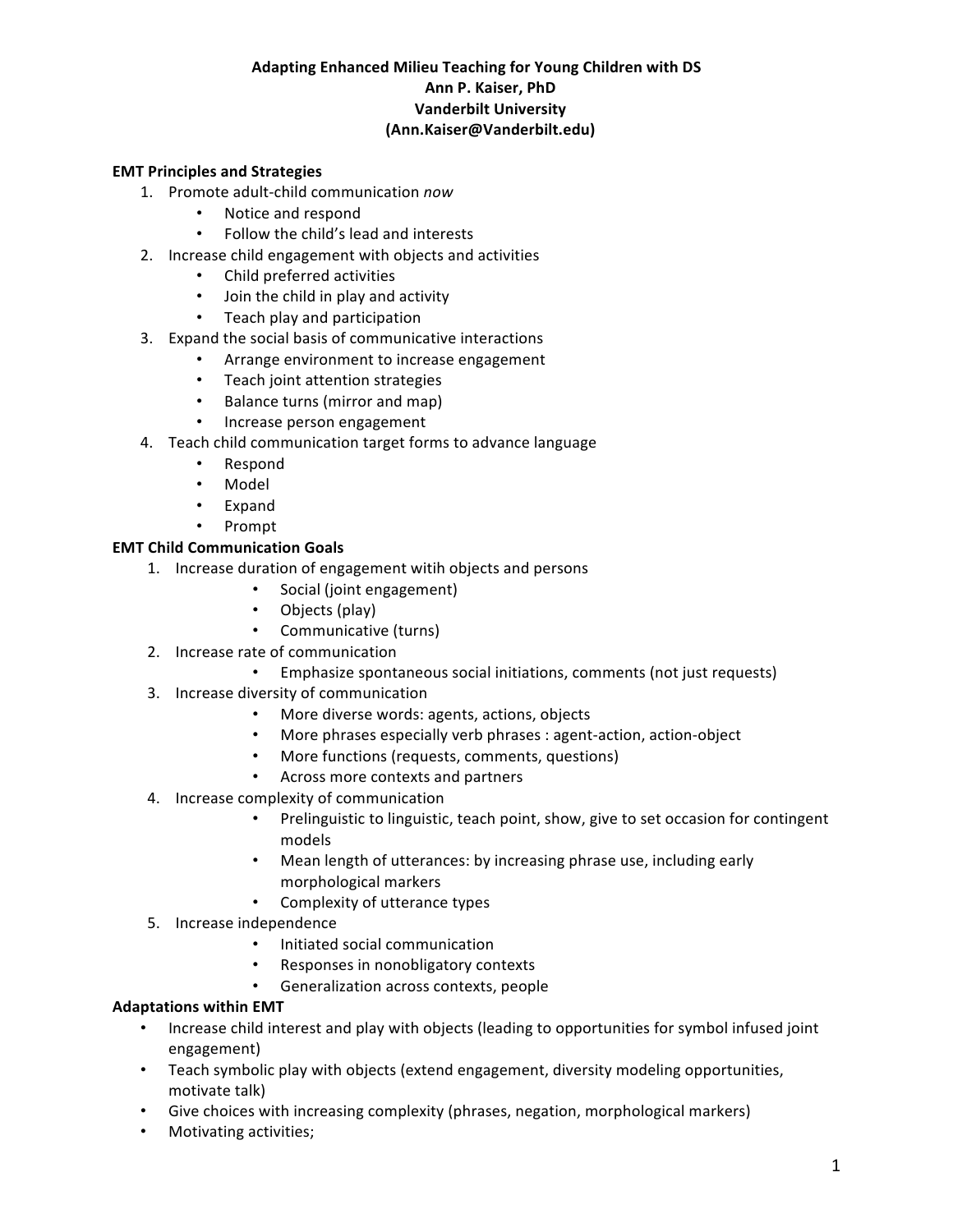- Use environmental arrangements and nonverbal behaviors to maintain and extend interest and engagement
- Respond to communication and communication approximations; model, expand and shape toward more typical communication
- Expand horizontally (more exemplars of language types) before moving to a higher level skill
- Determine what prompting sequence is appropriate
	- Start with choices; maintain motivation; simplify as needed to maintain responding
	- Monitor responding to keep moving toward independence
- Support positive behavior via expectations, environmental arrangement, contingencies, pacing,
- Change as the child changes with and across sessions: interest, topic, trials, prompting
- Provide sufficient dosage of models, opportunities to respond with increased independence

# Adaptations for Children with DS: Include an AAC/SGD

- Make SGD accessible across people, settings
- Assess motor and symbol use skills prior to instruction
- Adapt display to child skills, language abilities, interests
- Program for high interest activities, words
- Teach using core EMT strategies
	- Embed in interactions, communicate using SGD
	- Model with words and SGD at least 50%
	- Expand with words and SGD at least 50%
	- Use time delays and prompting much less than modeling
	- Pair spoken language with SGD
	- Accept SGD responses or spoken responses, expand with words and SGD
	- Allow sufficient motor response time
	- Use errorless or near errorless teaching procedures initially; use supportive correction procedures throughout (word cues, motor models, hand over hand)

# Adaptations for Children with DS: Teach Parents to Use EMT

- What to teach:
	- Play and engage
	- Notice and respond
	- Model and expand
	- Time Delays and Milieu Prompting
	- Strategies for positive behavior support
	- Use of AAC/SGD

Teach Using Teach-Model-Coach-Review

Based on adult learning strategies

Systematic, planned, responsive to child and parent

Give clear rationale, instructions, information

Model with the child while parent watches: dosage, priming,

Support the parent while practicing:

Review the impact of parent behavior, reflect with parent,

encourage parent questions and input

# Adaptations for Children with DS: Add Trial Based Teaching for skills and learning behaviors

- What to teach:
	- Imitation
	- Core receptive language
	- Joint attention behaviors (point, show, give)
	- Basic SGD responding
	- Teach using direct instruction or trial-based strategies
	- Trials, with repeated practice
	- Antecedent-Response-Consequence trials structure Prompting and reinforcement